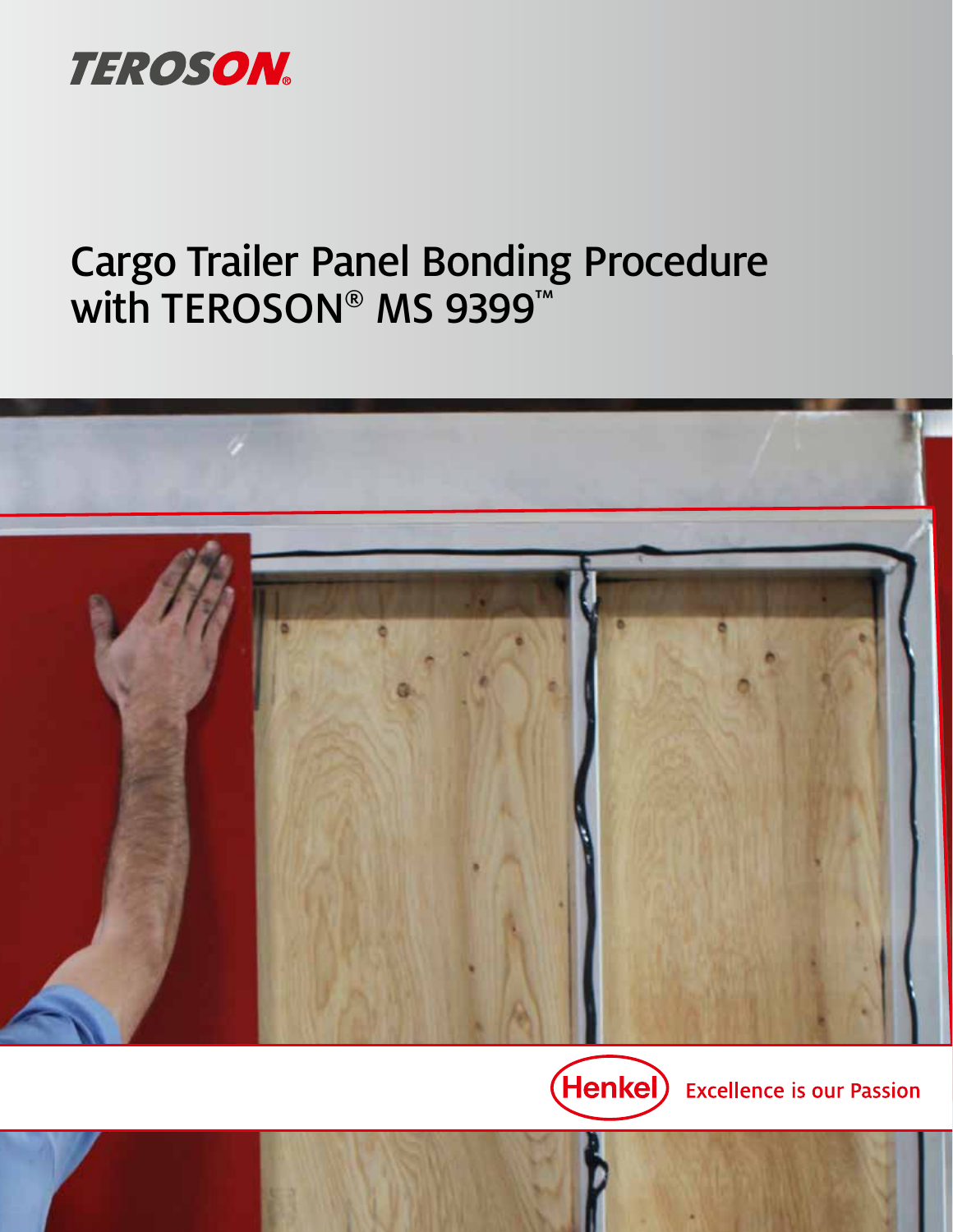### **Introduction**

For over a decade, specialty vehicle manufacturers such as trailer and bus manufacturers have been using TEROSON® MS 9399™, a silane modified polymer based adhesive, to bond panels of various composition to steel and aluminum framing members. TEROSON® MS 9399™ offers such features as a water tight seal, repositionability of panels during assembly, high green strength, flexibility of the cured joint, and cosmetic attractiveness. Traditional mechanical fastening of the panel assemblies can be laborious and unappealing cosmetically with the potential of having water leaks in the future. This document will outline the proper procedures for utilizing TEROSON® MS 9399™ in a panel to post assembly process to achieve the best possible results.

### Factors for Success

Henkel recommends that you test all new adhesive applications under simulated or actual end use conditions to ensure the adhesive meets or exceeds all of your required product specifications.

- **•** Cleaning of posts from excessive rust or contaminant.
- **•** A CLEAN, WHITE CLOTH or applicator bottle/tip (see page 3) is used to apply TEROSON® SB 450™ - a new cloth is required for each trailer.
- **•** Rust preventatives should be removed per manufacturer guidelines.
- **•** Post preparation using a 60 grit grinding wheel on steel surfaces or 120 grit grinding wheel on aluminum surfaces (if oxides are present).
- **•** Apply TEROSON® MS 9399™ within a reasonable amount of time to not compromise cleaning of post.
- **•** Substrates and adhesive should acclimate to 60-80°F prior to bonding for ideal dispense and cure properties. (Colder temperatures will result in lower flow rates and slower cure times. Use warming blanket if needed to reach desired temperature).
- **•** To optimize green strength and other mixed properties of TEROSON® MS 9399™, make sure to use the green, square mix nozzle, Henkel Item # 98667 (sold separately).
- **•** The use of damming tape ≥ 0.040" in thickness to control bondline thickness and to ensure aesthetics by eliminating adhesive squeeze-out
- **•** Adequate amount of TEROSON® MS 9399™ to fill overlap joint.
- **•** Rolled seams to compress adhesive joint for maximum wet out and adhesion properties.
- **•** Bonded assemblies should cure for 1.5-2 hours at +60F or higher, before exposing to colder temperatures.
- **•** Overlapping, painted top coat panels are the most sensitive surfaces to bond, so proper surface preparation is critical.
- **•** Surface cleanliness is important. In case of any doubt, clean again. TEROSON® SB 450™ can be used as a general purpose cleaner as well as a Surface Adhesion Promoter.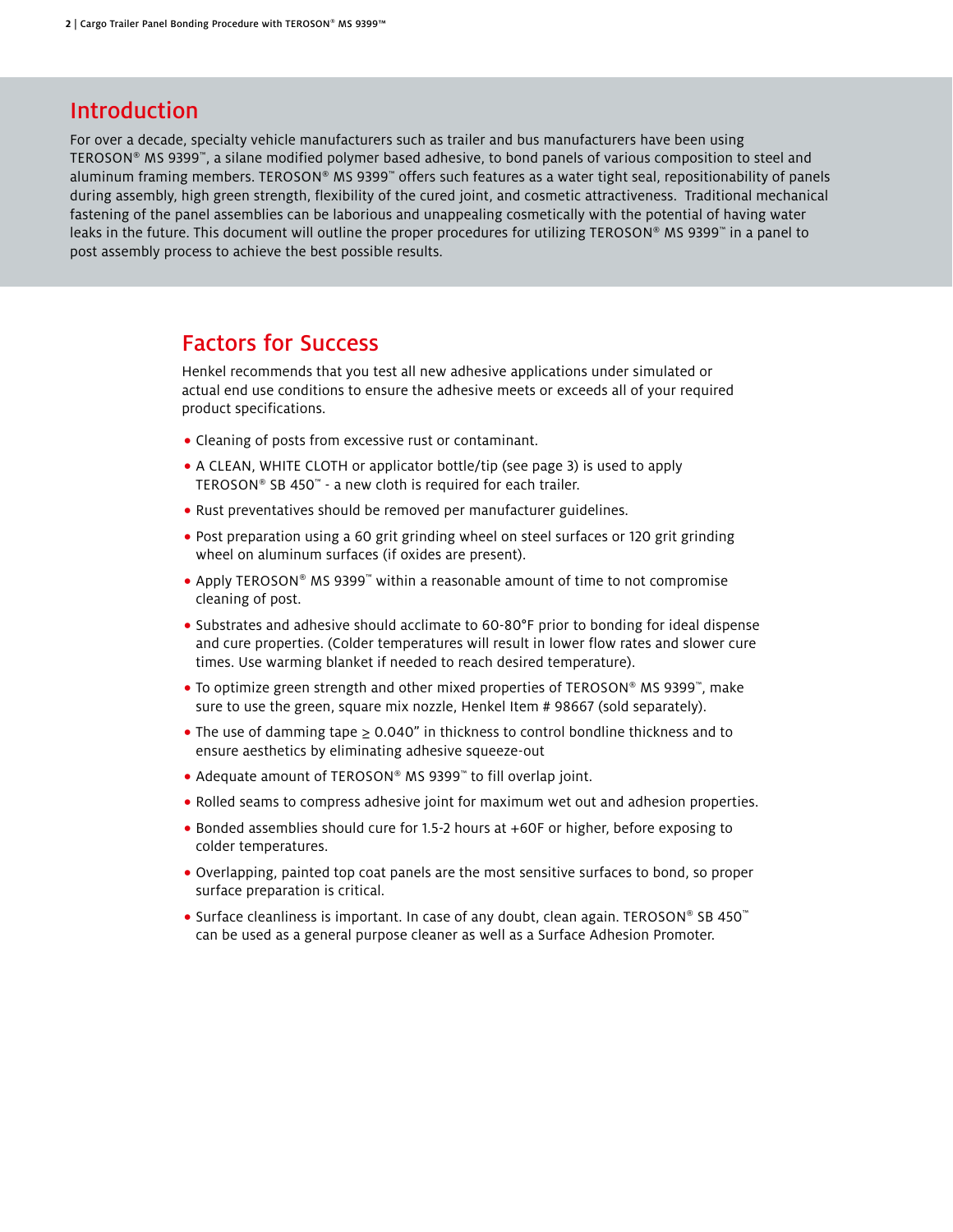### Materials/Equipment Required

| <b>DESCRIPTION</b>                         | <b>ITEM NUMBER</b>   | <b>FUNCTION</b>             |
|--------------------------------------------|----------------------|-----------------------------|
| TEROSON® MS 9399™ (400 ml)                 | 2081733              | <b>Bonding Agent</b>        |
| TEROSON® MS 9399™ (Pail A)*                | 2079210              | <b>Bonding Agent</b>        |
| TEROSON® MS 9399 <sup>™</sup> (Pail B)*    | 2079212              | <b>Bonding Agent</b>        |
| TEROSON® MS 9399™ (Drum A)*                | 2079211              | <b>Bonding Agent</b>        |
| TEROSON® MS 9399™ (Drum B)*                | 2079593              | <b>Bonding Agent</b>        |
| Mix Nozzle                                 | 98667                | Static Mix Nozzle           |
| TEROSON® SB 450™ Active Cleaner            | 642844               | Cleaner/Adhesion Promoter   |
| 0.040" x 0.25" Double-Sided Foam Tape      |                      | Gap control                 |
| Pneumatic Dispense Gun, 400 ml             | 983438               | 9399 dispenser              |
| Abrasive 60 grit Grinding wheel            |                      | Post preparation (Steel)    |
| Abrasive 120 grit Grinding wheel           |                      | Post preparation (Aluminum) |
| White Cloth                                |                      | Active cleaner applicator   |
| Designetics <sup>™</sup> Applicator Bottle | Designetics™ PN 21BF | Active Cleaner Container    |
| Designetics™ Applicator Tip                | Designetics™ PN 32DF | Active Cleaner Dispense     |
| Designetics™ Applicator Bottle Cap         | Designetics™ PN 14A  | Container Cap               |
| Seam Roller                                |                      | Spread adhesive within seam |

\*These package sizes require pail pumps and meter mixed dispense systems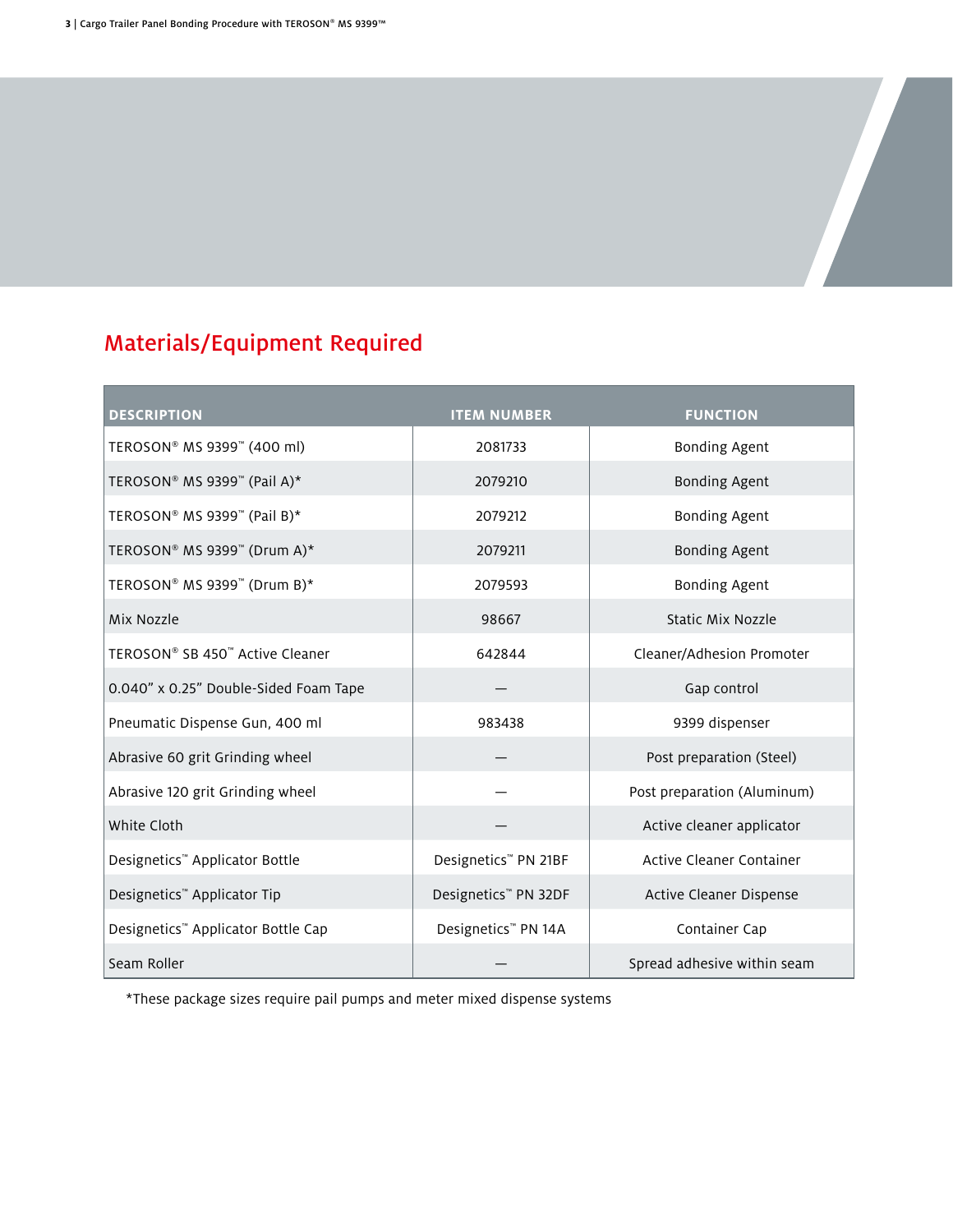

### Major Steps

| 2. Preparation of TEROSON® MS 9399™ Adhesive page 6 |
|-----------------------------------------------------|
| 3. Application of Damming Tape  page 7              |
|                                                     |
|                                                     |
|                                                     |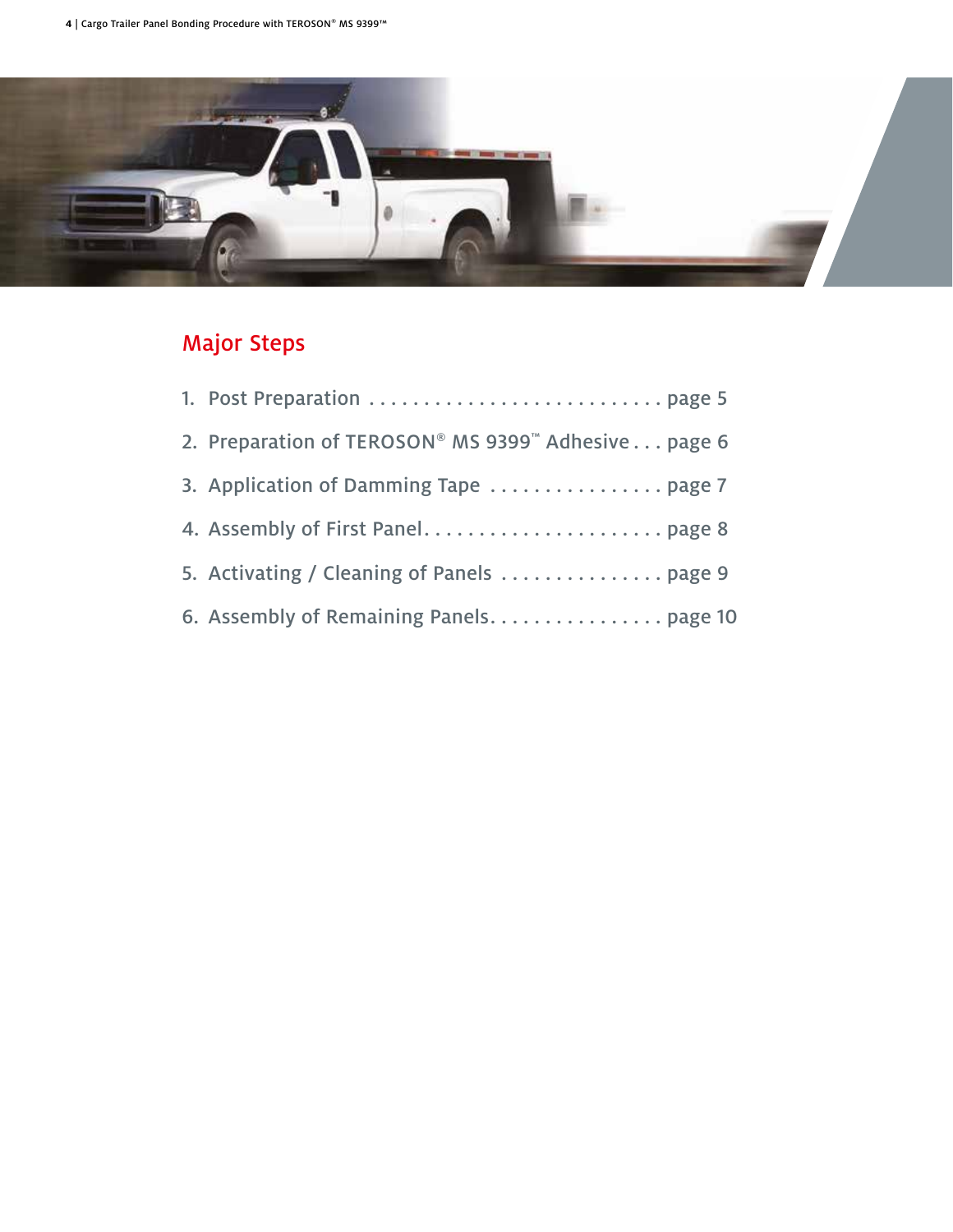#### <span id="page-4-0"></span>Step 1 – Post Preparation



#### **Steel Posts**

- a. Remove any rust preventative from the bonding surface, per manufactures guidelines.
- b. If rust and contamination is present on the surface, use a 60 grit power grinder to abrade the posts down to bare metal.
- c. Typically, if abrasion with a power grinder (not orbital sander) is done right, cleaning is not needed at this point.
- d. If any doubt, use a 50% water/50% isopropyl alcohol (IPA) cleaning solution to help remove additional contaminants.

#### **Aluminum Posts\***

\*Note: if no oxidation is present on the aluminum, then the following preparation is optional

- a. Abrade post to clean and remove any oxidation using a 120 grit power grinder (not orbital sander).
- b. If abrasion with a grinder is done properly, additional cleaning is typically not needed at this point.
- c. If any doubt, use a 50% water/50% isopropyl alcohol (IPA) cleaning solution to help remove additional contaminants.

#### **Galvanized Steel Posts**

- a. Remove any forming oils with an appropriate cleaner that will not leave any residue on the metal surface.
- b. Important; never abrade the surface, so not to expose fresh, reactive zinc, as it will negatively compromise the durability of the adhesive bondline over time.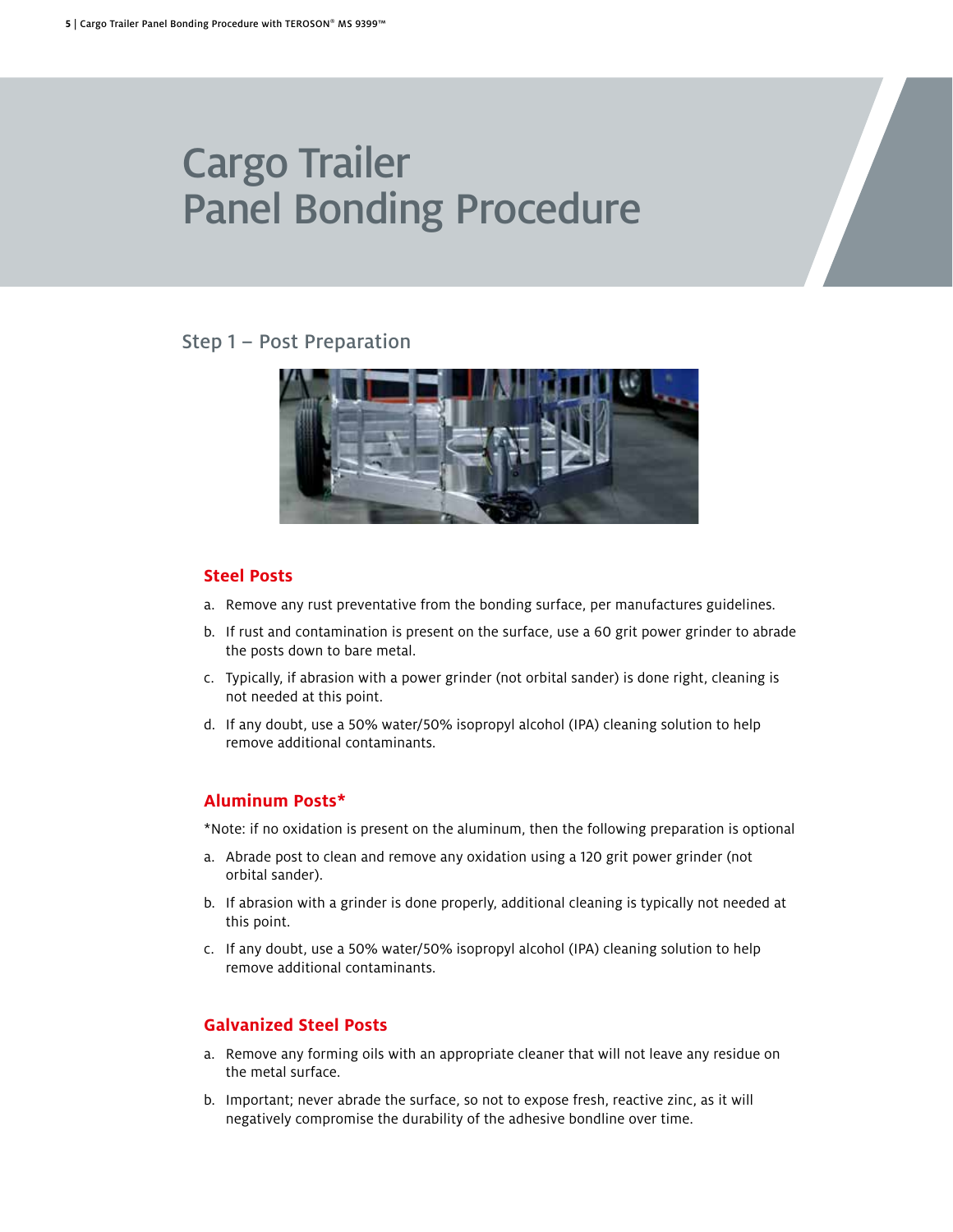### <span id="page-5-0"></span>Step 2 – Preparation of TEROSON® MS 9399" Adhesive, 400 ml cartridge

- a. Allow adhesive to acclimate to 60°F to 80°F.
- b. Place the TEROSON® MS 9399™ 400 ml cartridge into pneumatic gun.



c. Adjust pneumatic gun pressure to a low setting.



d. Remove cap and plug from nozzle-end of cartridge.



e. Screw static mix nozzle onto the cartridge.

**58585858 85658568 86868688** 

- f. To optimize green strength and other mixed properties of TEROSON® MS 9399™, make sure to use the green, square mix nozzle, Henkel Item # 98667 (sold separately). Do not use the white round nozzle.
- g. Adjust pneumatic gun pressure to the maximum setting.
- h. Prime the nozzle by pulling trigger to allow adhesive to flow through the mix nozzle.
- i. Dispense a small amount of adhesive onto a rag or scrap part to allow thorough mixing.
- j. The cartridge is now primed and ready for use.

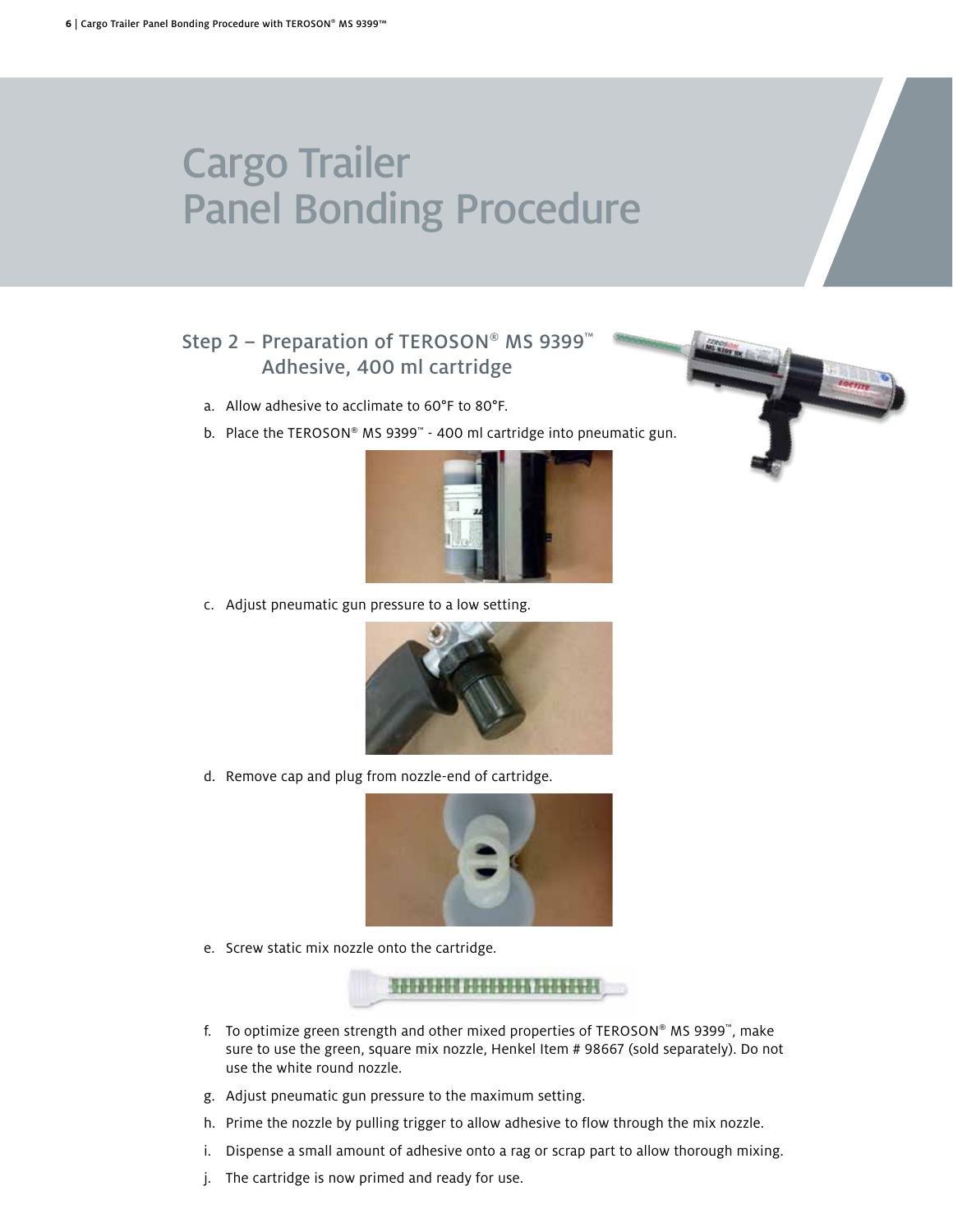### <span id="page-6-0"></span>Step 3 – Application of Damming Tape



Damming tape only needs to be used at the seams of overlapping panels.

The damming tape serves 4 purposes:

- 1. Ensures adequate gap for maximum adhesive properties
- 2. Prevents squeeze out of adhesive from seam
- 3. Assists in holding the panel in place while the adhesive fully cures
- 4. Allows for easier repair process, if panels get damaged once in use.

Apply the damming tape as follows:

- a. Apply damming tape to the backside of the next panel to be assembled.
- b. Align the outside edge of the damming tape an 1/8 inch from the edge of the panel and apply the tape along the entire length of the panel.
- c. Begin to peel away 3 inches of the release film, but do not remove completely. Leave the 3" of film hanging, so it is easy to peel away the remaining film, once the panel is assembled to the trailer frame.



Note: To maximize efficiency of the trailer assembly process, it is often beneficial to prepare a batch of panels with damming tape off line and ahead of time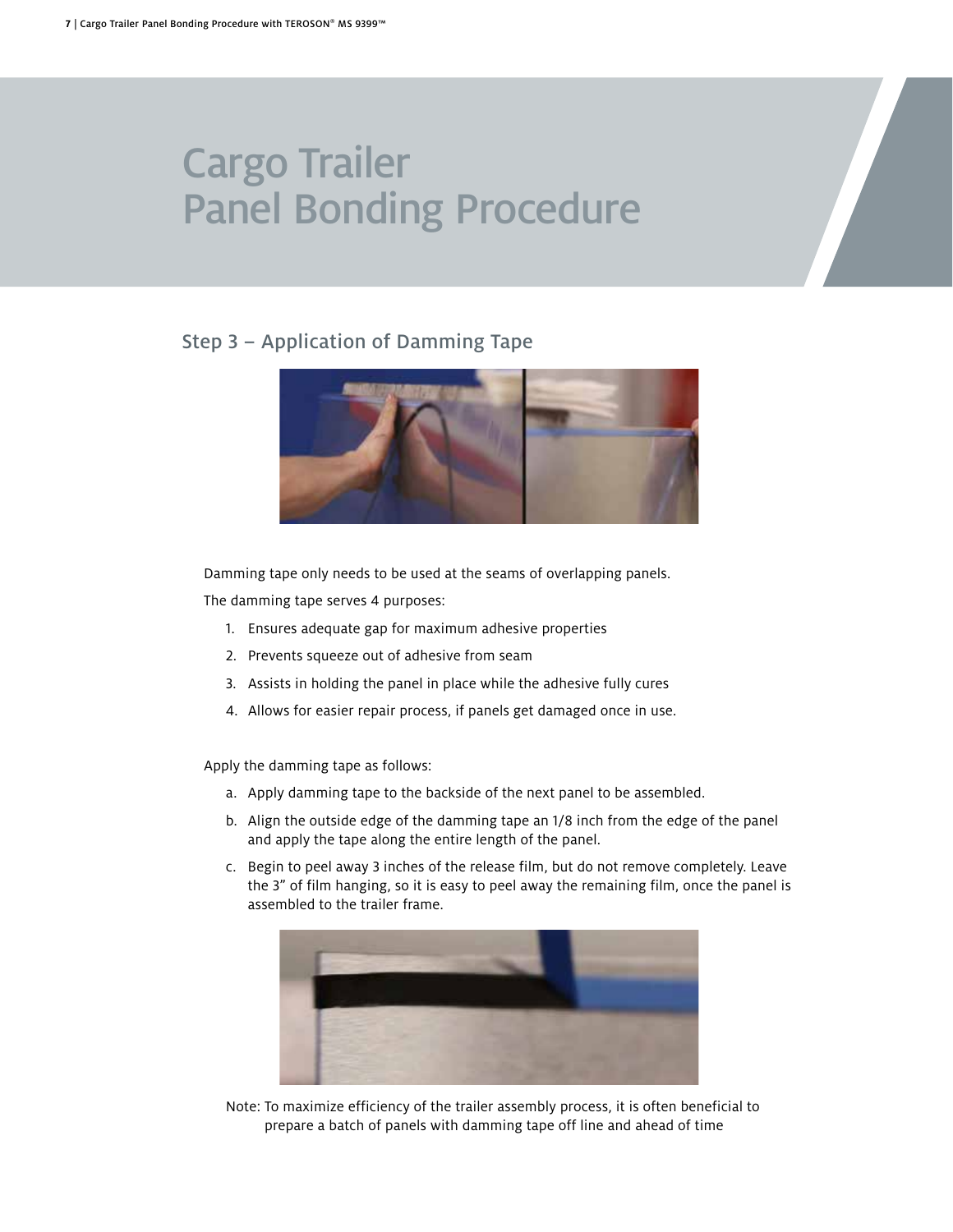### <span id="page-7-0"></span>Step 4 – Assembly of First Panel

a. Dispense a ¼" diameter bead of TEROSON® MS 9399™ to the center of the posts that will be mated with the panel.



b. Assemble panel within 5 minutes of applying adhesive.



c. For extra panel support, drive 2 screws or use double-sided foam tape to temporarily hold panel at top. Screws can be removed once the adhesive fixtures in approximately 20 minutes.

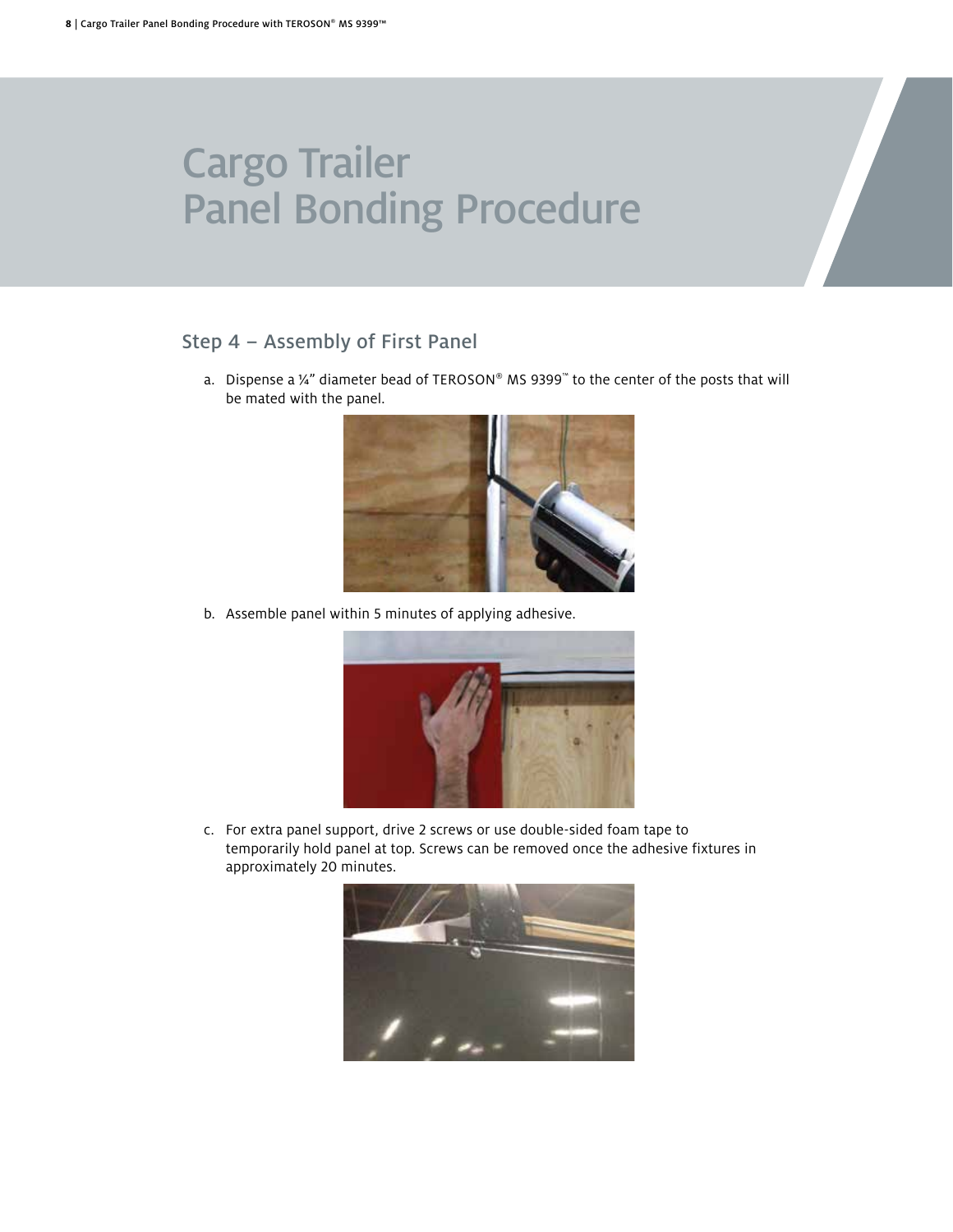### <span id="page-8-0"></span>Step 5 – Activating / Cleaning of Panels



- a. Using either a clean white cloth or an applicator bottle with tip\*, wipe the exterior side of the leading edge of the assembled panel with TEROSON® SB 450™ Active Cleaner.
- b. To prevent streaking, only apply the TEROSON® SB 450™ Active Cleaner to the surface area that's equivalent to the width of the overlap joint – approximately 1 to 2 inches.
- c. Apply enough active cleaner to the surface to leave behind a wet, but non-drip film.
- d. Allow the TEROSON® SB 450™ Active Cleaner to flash-off or dry before applying adhesive. This typically occurs in less than one minute when temperatures are between 60°F to 80°F, but can vary with changes in environmental conditions.
- e. Be sure to change cloth frequently to prevent transferring any possible contaminants to other bond areas.
- f. If unsure of TEROSON® SB 450™ Active Cleaner application coverage, use a black light to verify coated area. The product contains a fluorescent dye, which reflects upon exposure to black light to confirm that it has been applied.

\*see page 3 for bottle/tip information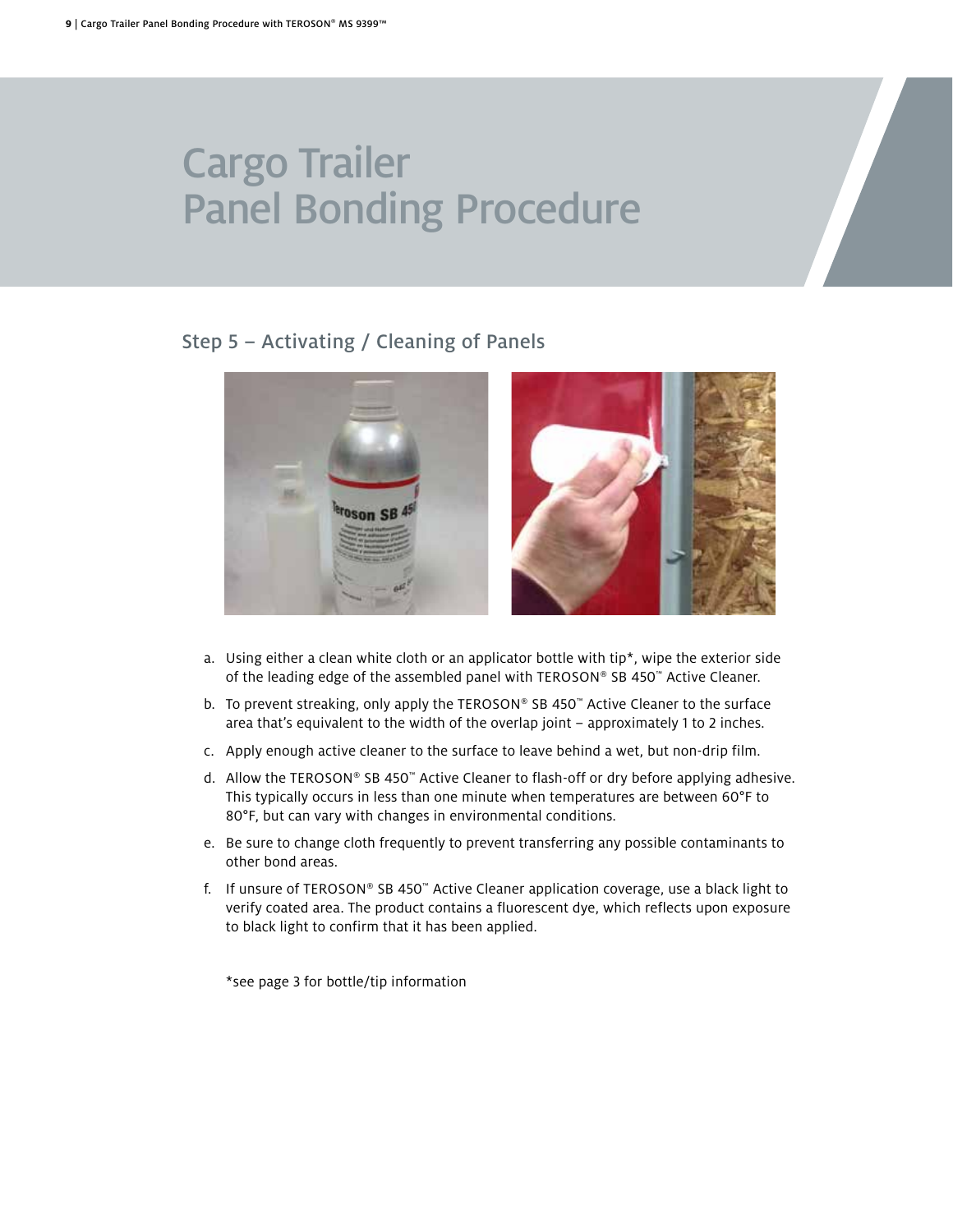#### <span id="page-9-0"></span>Step 6 – Assembly of Remaining Panels

a. Dispense a  $\frac{1}{4}$ " bead of adhesive along the outside edge of the mounted panel and along the center of the next posts.

b. With the damming tape applied to the backside of the overlapping panel, place the panel squarely onto the previously assembled panel, making sure to allow enough overlap for an adequate seam typically 1-2 inches.

- c. Ensure that the adhesive does not make contact with the damming tape. In some cases, applying the adhesive at the overlap can be done just prior to removing the release film.
- d. Apply hand pressure along the length of the seam to mate the 2 panels.





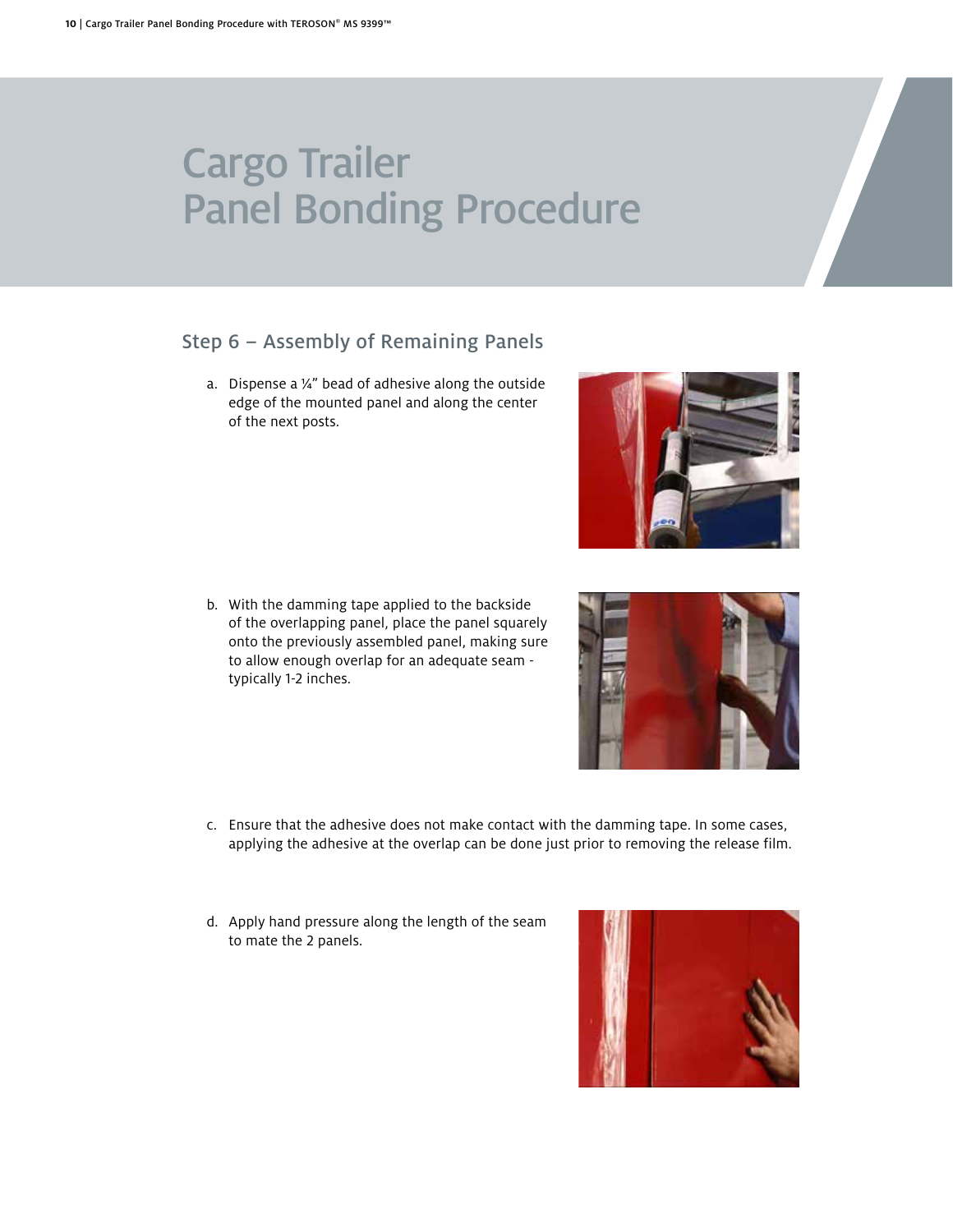### Step 6 – Assembly of Remaining Panels

e. Remove the release film from the damming tape.

f. Use a seam roller to evenly apply pressure to the entire length of the bonded joint to ensure the damming tape secures the panel in place and the adhesive is spread properly throughout the joint.

g. Repeat this procedure for all remaining panels.



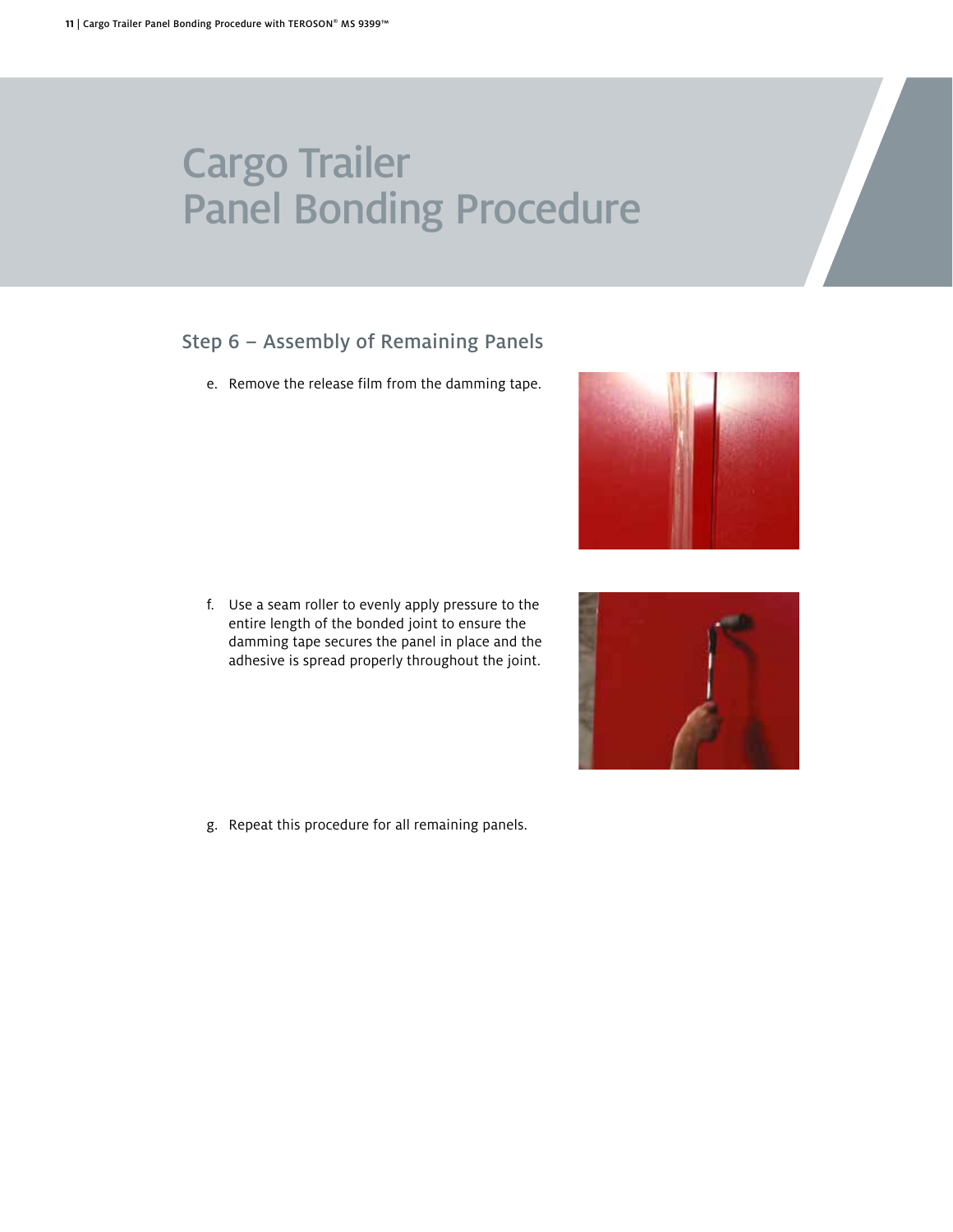

### FAQs

- **Q** What happens if I don't clean or abrade the posts before installing the panels?
- **A** Adhesion could be lost to the post, leading to lower overall strength and durability.
- **Q** Can I apply TEROSON® MS 9399™ without letting the posts and panels acclimate to 60°F?
- **A** Yes, but the wet out of the TEROSON® MS 9399™ will not be as good, which could lead to lower overall strengths.
- **Q** Does the open time of TEROSON® MS 9399™ lessen if warmer climates prevail?
- **A** Yes, higher temperatures shorten the open time of TEROSON® MS 9399™.
- **Q** Is TEROSON® MS 9399™ affected by seasonal changes in temperature and humidity?
- **A** Yes and No, TEROSON® MS 9399™ is a two-part chemistry (a catalyst is incorporated in the formulation) so ambient moisture is not a large concern. The higher or lower temperatures will shorten or increase the open time of the TEROSON® MS 9399<sup>™</sup>.
- **Q** Is there a way to tell if TEROSON® SB 450™has been applied to the affected area.
- **A** Yes, a black light will fluoresce the TEROSON® SB 450™.
- **Q** What is the lowest temperature TEROSON® MS 9399™ will still cure.
- **A** Testing has shown cure will still take place at temperatures as low as 30°F.
- **Q** What happens if I assemble my parts after 5 minutes from dispensing?
- **A** The High Position Tack ("green strength") of the adhesive will diminish as time elapses, thus we recommend you assemble your parts within 5 minutes. If you wait a longer time to assemble your parts, this could result in your panels sliding/shifting while the adhesive cures. However, this concern can be alleviated by using a strip of double sided tape or a screw at the top of the panel to fixture the panel in place.

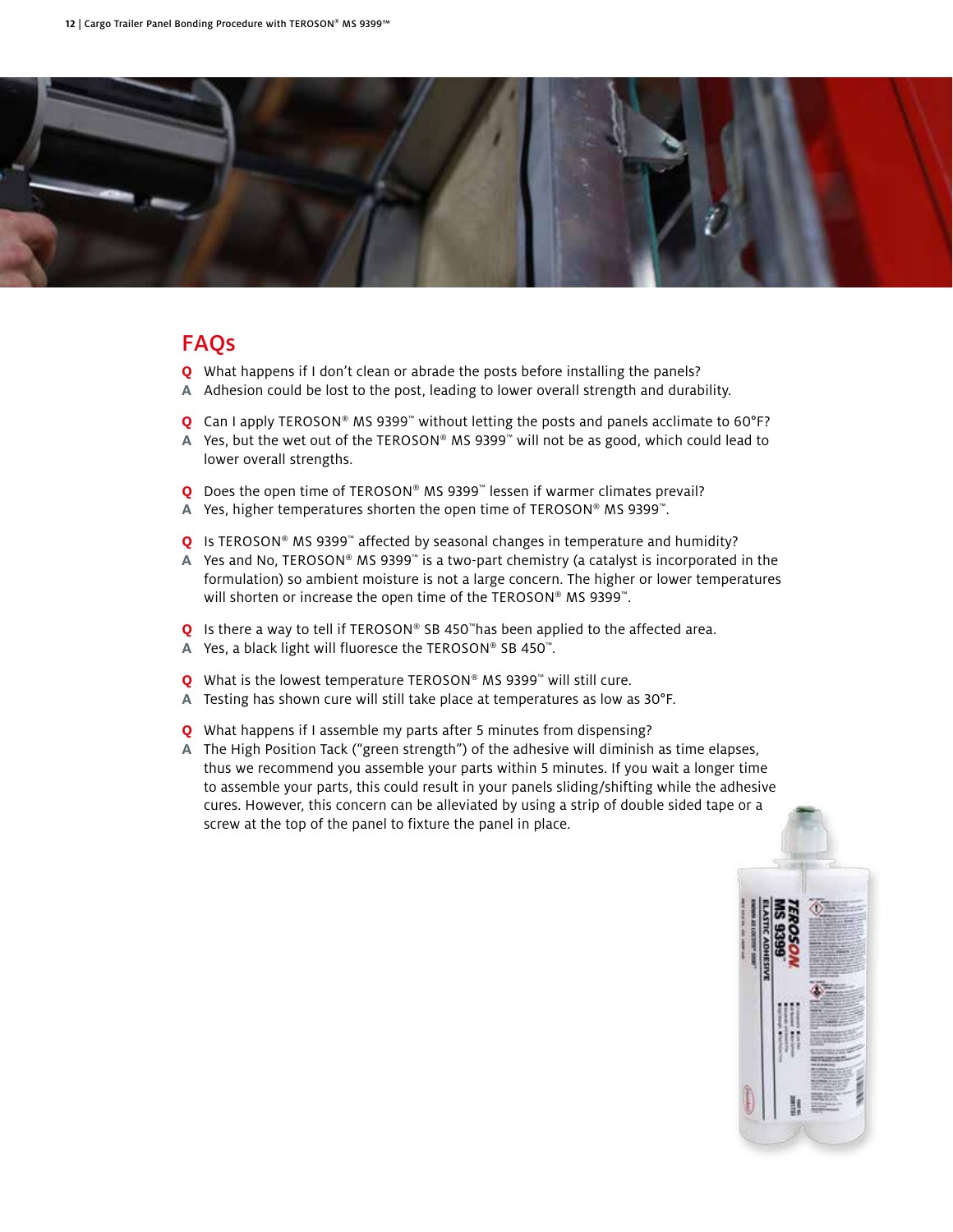

### Troubleshooting

#### A. Panel seam delamination

Identify delamination as adhesion or cohesion failure.

- **1. Adhesion failure causes**
	- **•** Panel paint/coating
		- Contact technical customer service for assistance with knife bead adhesion testing.
	- **•** Contamination of panel surface
	- **•** No active cleaner or uneven coverage
	- **•** Panel installed after recommended open time
	- **•** Poor mixing of TEROSON® MS 9399™
	- **•** Excessive force on panel seam
- **2. Cohesion failure causes**
	- **•** Excessive force on panel seam
	- **•** Poor mixing of TEROSON® MS 9399™

#### B. Panel to Post delamination

Identify delamination as adhesion or cohesion failure.

- **1. Adhesion failure causes**
	- **•** Contamination of post surface
	- **•** Poor abrading
	- **•** Poor wet out
	- **•** Low roller pressure
	- **•** Poor mixing of TEROSON® MS 9399™
	- **•** Excessive force on panel seam
- **2. Cohesion failure causes**
	- **•** Excessive force on panel seam
	- **•** Poor mixing of TEROSON® MS 9399™